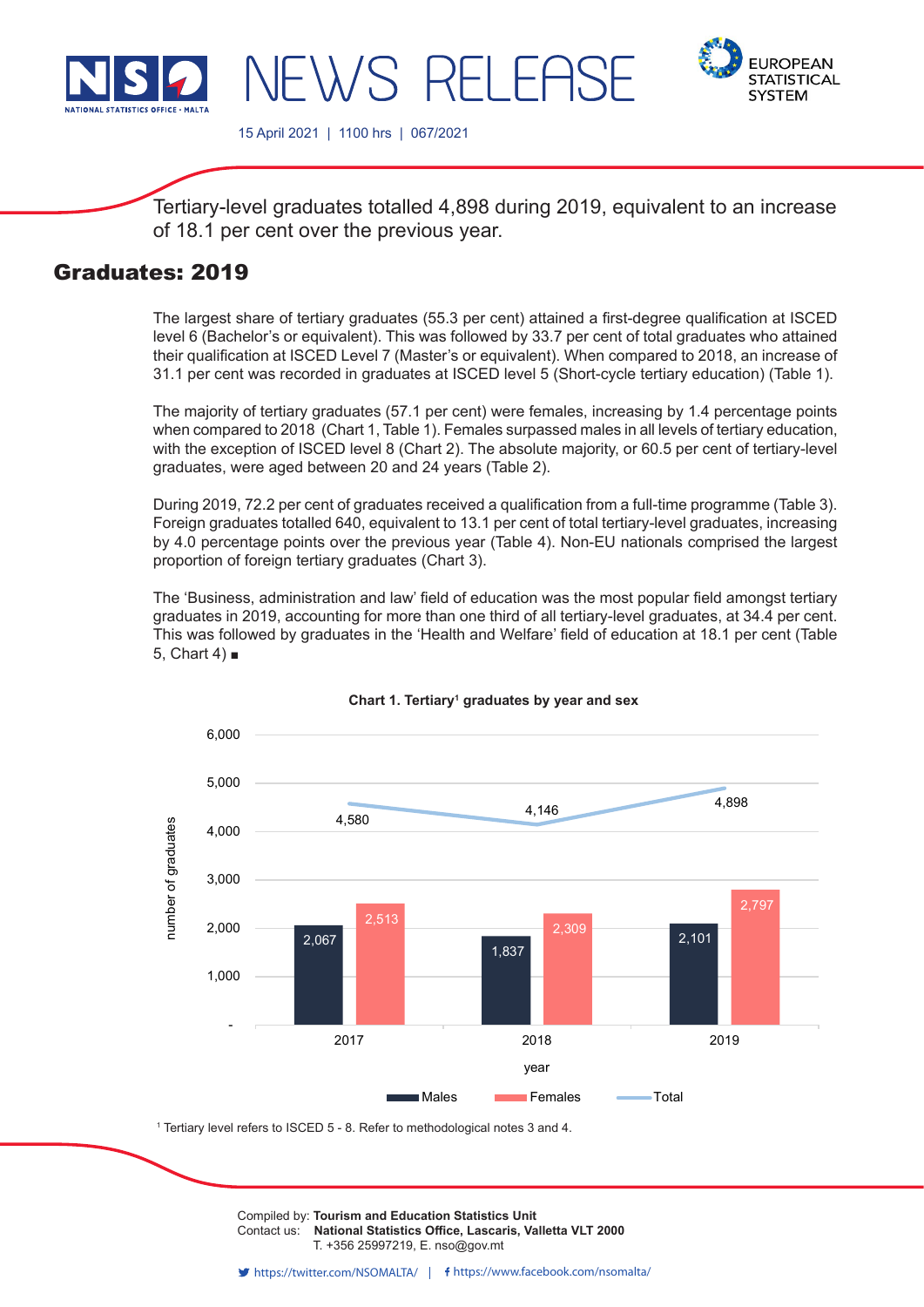| Table 1. Profile of tertiary <sup>1</sup> graduates by year |  |  |
|-------------------------------------------------------------|--|--|
|-------------------------------------------------------------|--|--|

| <b>Characteristics</b>                   |                      | Year  | Change | Percentage<br>change |         |
|------------------------------------------|----------------------|-------|--------|----------------------|---------|
|                                          | 2018<br>2019<br>2017 |       |        | 2019/2018            |         |
| Sex                                      |                      |       |        |                      |         |
| Males                                    | 2,067                | 1,837 | 2,101  | 264                  | 14.4    |
| Females                                  | 2,513                | 2,309 | 2,797  | 488                  | 21.1    |
| Age group                                |                      |       |        |                      |         |
| Under 20                                 | 103                  | 60    | 56     | $-4$                 | $-6.7$  |
| 20 to 29                                 | 3,693                | 3,325 | 3,806  | 481                  | 14.5    |
| 30 to 49                                 | 694                  | 654   | 905    | 251                  | 38.4    |
| 50 and over                              | 90                   | 107   | 131    | 24                   | 22.4    |
| <b>Nationality</b>                       |                      |       |        |                      |         |
| Maltese                                  | 4,237                | 3,769 | 4,258  | 489                  | 13.0    |
| Other EU                                 | 158                  | 175   | 189    | 14                   | 8.0     |
| Non-EU                                   | 185                  | 202   | 451    | 249                  | 123.3   |
| <b>District of residence</b>             |                      |       |        |                      |         |
| Southern Harbour                         | 612                  | 525   | 612    | 87                   | 16.6    |
| Northern Harbour                         | 1,344                | 1,198 | 1,395  | 197                  | 16.4    |
| South Eastern                            | 674                  | 622   | 726    | 104                  | 16.7    |
| Western                                  | 759                  | 695   | 745    | 50                   | 7.2     |
| Northern                                 | 812                  | 754   | 794    | 40                   | 5.3     |
| Gozo and Comino                          | 350                  | 319   | 393    | 74                   | 23.2    |
| Foreign residence                        | 29                   | 33    | 233    | 200                  | 606.1   |
| ISCED Level (2011) <sup>2</sup>          |                      |       |        |                      |         |
| ISCED 5 - Short-cycle tertiary education | 720                  | 380   | 498    | 118                  | 31.1    |
| ISCED 6 - Bachelor's or equivalent       | 2,506                | 2,383 | 2,707  | 324                  | 13.6    |
| ISCED 7 - Master's or equivalent         | 1,300                | 1,330 | 1,653  | 323                  | 24.3    |
| ISCED 8 - Doctoral or equivalent         | 54                   | 53    | 40     | $-13$                | $-24.5$ |
| Intensity of study                       |                      |       |        |                      |         |
| Full-time                                | 3,580                | 3,153 | 3,538  | 385                  | 12.2    |
| Part-time                                | 1,000                | 993   | 1,360  | 367                  | 37.0    |
| Type of institution                      |                      |       |        |                      |         |
| <b>State</b>                             | 4,269                | 3,754 | 4,089  | 335                  | 8.9     |
| Independent                              | 311                  | 392   | 809    | 417                  | 106.4   |
| <b>Total tertiary graduates</b>          | 4,580                | 4,146 | 4,898  | 752                  | 18.1    |

 $^{\rm 1}$  Tertiary level refers to ISCED Levels 5 - 8. Refer to methodological notes 3 and 4.

 $^2$  For ISCED-2011 classification refer to methodological notes 4 and 6.



# Chart 2. Percentage distribution of tertiary<sup>1</sup> graduates by ISCED level<sup>2</sup> and sex: 2019

 $^{\rm 1}$  Tertiary level refers to ISCED Levels 5 - 8. Refer to methodological notes 3 and 4.

 $^2$  For ISCED-2011 classification refer to methodological notes 4 and 6.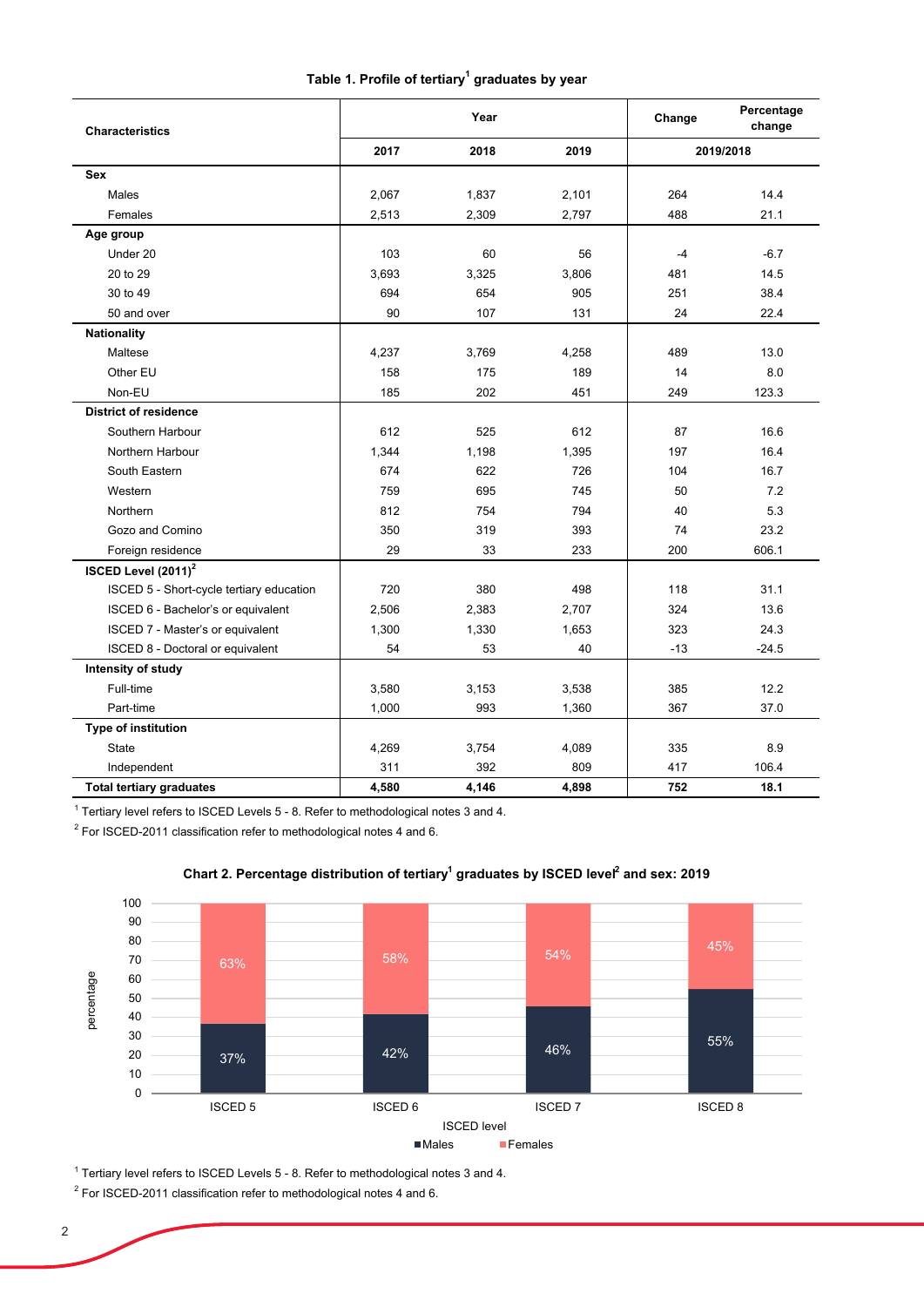| Age group    |                  | Year                      |                         | Change           | Percentage<br>change |
|--------------|------------------|---------------------------|-------------------------|------------------|----------------------|
|              | 2017             | 2018                      | 2019                    |                  | 2019/2018            |
|              |                  | <b>Males</b>              |                         |                  |                      |
| Under 20     | 53               | 18                        | 24                      | 6                | 33.3                 |
| $20 - 24$    | 1,319            | 1,146                     | 1,222                   | 76               | 6.6                  |
| 25-29        | 297              | 302                       | 414                     | 112              | 37.1                 |
| 30-34        | 160              | 127                       | 172                     | 45               | 35.4                 |
| 35-39        | 82               | 88                        | 90                      | $\sqrt{2}$       | 2.3                  |
| 40-44        | 73               | 68                        | 69                      | 1                | 1.5                  |
| 45-49        | 39               | 40                        | 48                      | 8                | 20.0                 |
| 50-54        | 21               | 25                        | 24                      | $-1$             | $-4.0$               |
| 55-59        | 13               | 9                         | 20                      | 11               | 122.2                |
| 60-64        | 5                | $\boldsymbol{7}$          | $\overline{7}$          |                  | $\blacksquare$       |
| $65+$        | $\mathbf 5$      | $\overline{7}$            | 11                      | 4                | 57.1                 |
| <b>Total</b> | 2,067            | 1,837                     | 2,101                   | 264              | 14.4                 |
|              |                  | <b>Females</b>            |                         |                  |                      |
| Under 20     | 50               | 42                        | 32                      | $-10$            | $-23.8$              |
| $20 - 24$    | 1,702            | 1,535                     | 1,739                   | 204              | 13.3                 |
| 25-29        | 375              | 342                       | 431                     | 89               | 26.0                 |
| 30-34        | 136              | 134                       | 203                     | 69               | 51.5                 |
| 35-39        | 97               | 81                        | 135                     | 54               | 66.7                 |
| 40-44        | 66               | 76                        | 122                     | 46               | 60.5                 |
| 45-49        | 41               | 40                        | 66                      | 26               | 65.0                 |
| 50-54        | 28               | 39                        | 38                      | $-1$             | $-2.6$               |
| 55-59        | 13               | 16                        | 23                      | $\overline{7}$   | 43.8                 |
| 60-64        | 3                | $\ensuremath{\mathsf{3}}$ | $\overline{\mathbf{4}}$ | 1                | 33.3                 |
| $65+$        | $\sqrt{2}$       | $\mathbf{1}$              | 4                       | 3                | 300.0                |
| <b>Total</b> | 2,513            | 2,309                     | 2,797                   | 488              | 21.1                 |
|              |                  | <b>Total</b>              |                         |                  |                      |
| Under 20     | 103              | 60                        | 56                      | $-4$             | $-6.7$               |
| $20 - 24$    | 3,021            | 2,681                     | 2,961                   | 280              | 10.4                 |
| 25-29        | 672              | 644                       | 845                     | 201              | 31.2                 |
| 30-34        | 296              | 261                       | 375                     | 114              | 43.7                 |
| 35-39        | 179              | 169                       | 225                     | 56               | 33.1                 |
| 40-44        | 139              | 144                       | 191                     | 47               | 32.6                 |
| 45-49        | 80               | 80                        | 114                     | 34               | 42.5                 |
| $50 - 54$    | 49               | 64                        | 62                      | $-2$             | $-3.1$               |
| 55-59        | 26               | 25                        | 43                      | 18               | 72.0                 |
| 60-64        | $\bf 8$          | $10$                      | 11                      | $\mathbf{1}$     | 10.0                 |
| $65+$        | $\boldsymbol{7}$ | $\bf 8$                   | $15$                    | $\boldsymbol{7}$ | 87.5                 |
| <b>Total</b> | 4,580            | 4,146                     | 4,898                   | 752              | 18.1                 |

**Table 2. Tertiary1 graduates by year, sex and age group**

 $^{\rm 1}$  Tertiary level refers to ISCED Levels 5 - 8. Refer to methodological notes 3 and 4.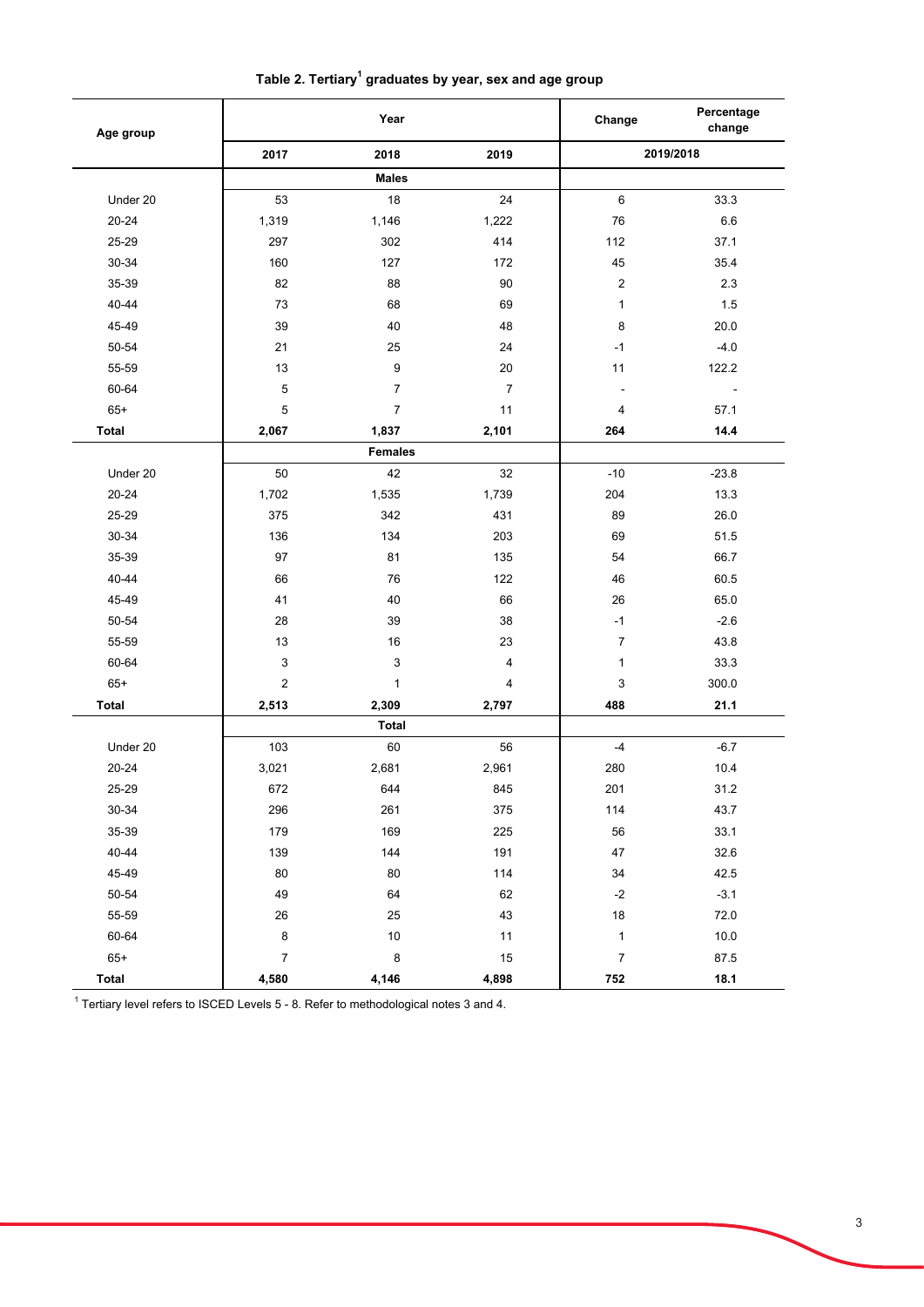Table 3. Tertiary<sup>1</sup> graduates by year, intensity of study and ISCED Level<sup>2</sup>

| ISCED Level (2011) |       | Year  |                  | Change | Percentage<br>change |
|--------------------|-------|-------|------------------|--------|----------------------|
|                    | 2017  | 2018  | 2019             |        | 2019/2018            |
|                    |       |       | <b>Full-time</b> |        |                      |
| <b>ISCED 5</b>     | 609   | 204   | 250              | 46     | 22.5                 |
| <b>ISCED 6</b>     | 2,098 | 2,069 | 2,266            | 197    | 9.5                  |
| <b>ISCED 7</b>     | 840   | 852   | 997              | 145    | 17.0                 |
| <b>ISCED 8</b>     | 33    | 28    | 25               | $-3$   | $-10.7$              |
| <b>Total</b>       | 3,580 | 3,153 | 3,538            | 385    | 12.2                 |
|                    |       |       | Part-time        |        |                      |
| <b>ISCED 5</b>     | 111   | 176   | 248              | 72     | 40.9                 |
| <b>ISCED 6</b>     | 408   | 314   | 441              | 127    | 40.4                 |
| <b>ISCED7</b>      | 460   | 478   | 656              | 178    | 37.2                 |
| <b>ISCED 8</b>     | 21    | 25    | 15               | $-10$  | $-40.0$              |
| Total              | 1,000 | 993   | 1,360            | 367    | 37.0                 |
|                    |       |       | <b>Total</b>     |        |                      |
| <b>ISCED 5</b>     | 720   | 380   | 498              | 118    | 31.1                 |
| <b>ISCED 6</b>     | 2,506 | 2,383 | 2,707            | 324    | 13.6                 |
| <b>ISCED 7</b>     | 1,300 | 1,330 | 1,653            | 323    | 24.3                 |
| <b>ISCED 8</b>     | 54    | 53    | 40               | $-13$  | $-24.5$              |
| <b>Total</b>       | 4,580 | 4,146 | 4,898            | 752    | 18.1                 |

 $1$  Tertiary level refers to ISCED Levels 5 - 8. Refer to methodological notes 3 and 4.

 $2$  For ISCED-2011 classification refer to methodological notes 4 and 6.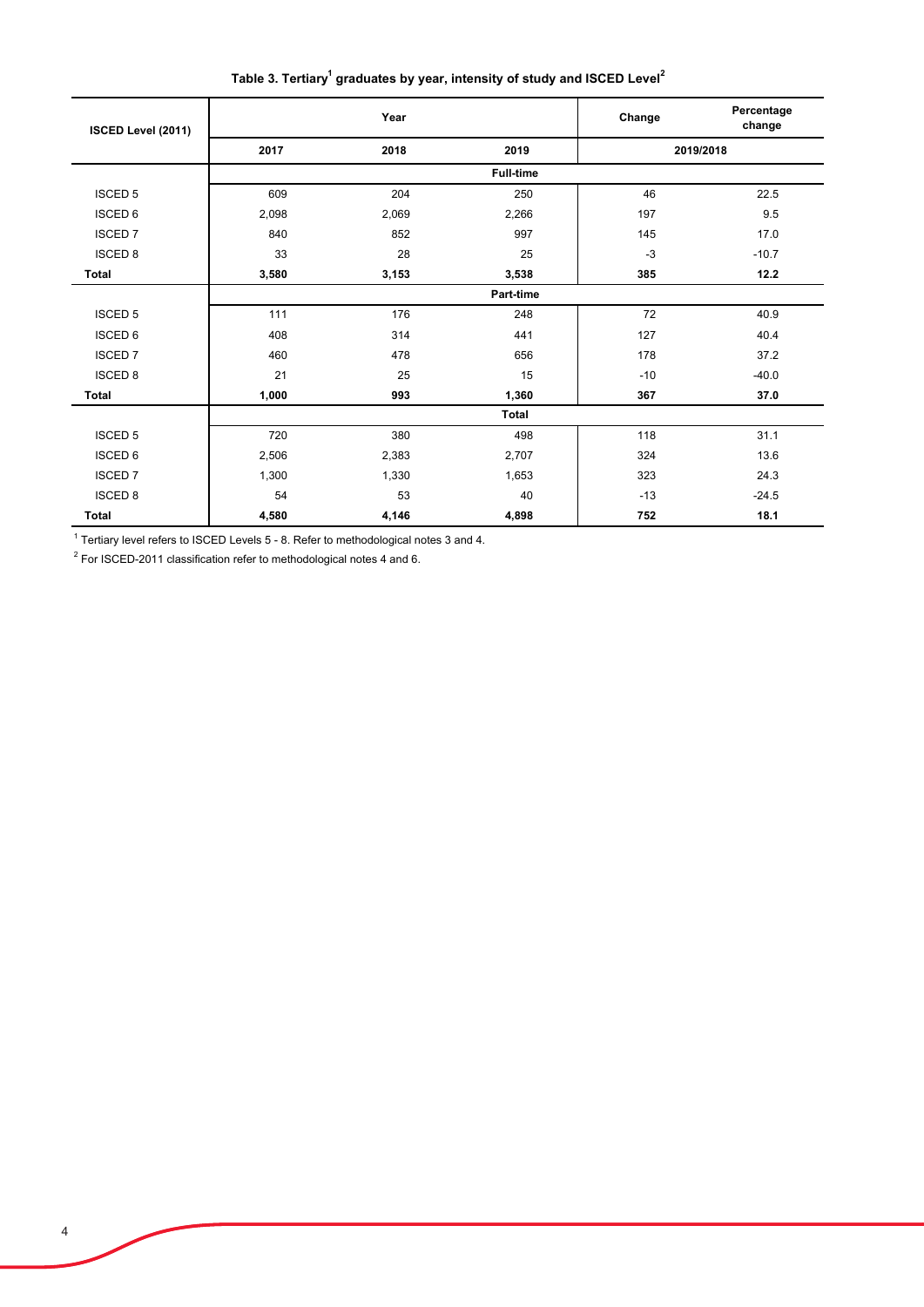| <b>Originating country</b> | Year           |                |       |  |  |
|----------------------------|----------------|----------------|-------|--|--|
|                            | 2017           | 2018           | 2019  |  |  |
| <b>Malta</b>               | 4,237          | 3,769          | 4,258 |  |  |
| Other EU                   | 158            | 175            | 189   |  |  |
| of which:                  |                |                |       |  |  |
| United Kingdom             | 46             | 61             | 49    |  |  |
| Italy                      | 13             | 23             | 31    |  |  |
| Germany                    | 15             | 10             | 15    |  |  |
| Bulgaria                   | 16             | 13             | 14    |  |  |
| Netherlands                | $\,8\,$        | 8              | 12    |  |  |
| Non-EU                     | 185            | 202            | 451   |  |  |
| of which:                  |                |                |       |  |  |
| India                      | $\mathbf{1}$   | 12             | $111$ |  |  |
| Libya                      | 15             | 26             | 44    |  |  |
| Nigeria                    | 18             | 11             | 30    |  |  |
| Morocco                    | 6              | $\overline{7}$ | 23    |  |  |
| Oman                       | $\blacksquare$ | 4              | 18    |  |  |
| <b>Total</b>               | 4,580          | 4,146          | 4,898 |  |  |
| % foreign                  | $\bf 7.5$      | 9.1            | 13.1  |  |  |

Table 4. Tertiary<sup>1</sup> graduates by year and originating country

 $^1$  Tertiary level refers to ISCED Levels 5 - 8. Refer to methodological notes 3 and 4.



### Chart 3. Foreign tertiary<sup>1</sup> graduates by year and originating region

 $^1$  Tertiary level refers to ISCED Levels 5 - 8. Refer to methodological notes 3 and 4.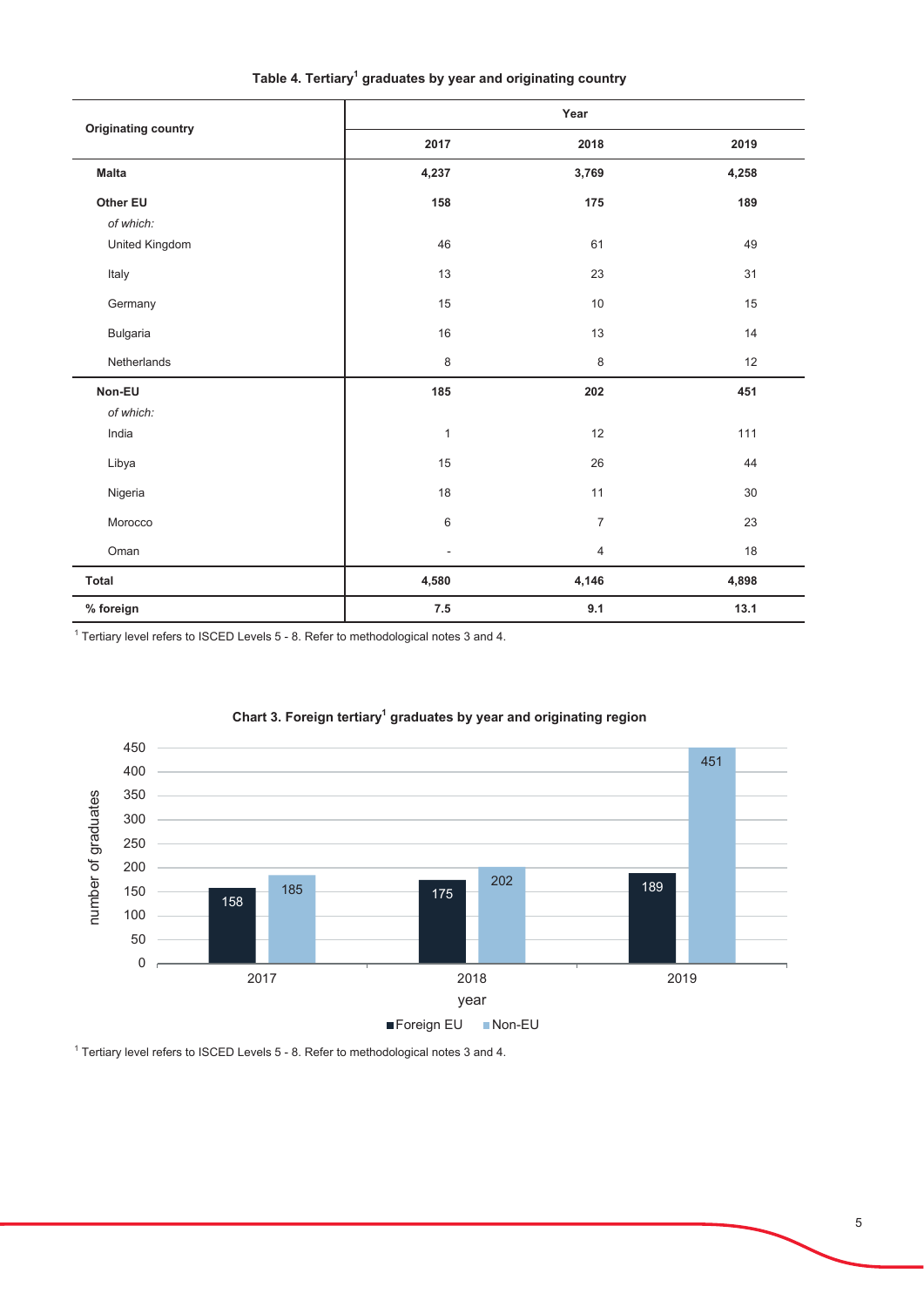|  |  | Table 5. Tertiary $^{\rm 1}$ graduates by year, sex and field of education $^{\rm 2}$ |
|--|--|---------------------------------------------------------------------------------------|
|--|--|---------------------------------------------------------------------------------------|

| Field of education (ISCED-F 2013)               |                | Year           |              | Change         | Percentage<br>change |
|-------------------------------------------------|----------------|----------------|--------------|----------------|----------------------|
|                                                 | 2017           | 2018           | 2019         |                | 2019/2018            |
|                                                 |                |                | <b>Males</b> |                |                      |
| Generic programmes and qualifications           | $\blacksquare$ | $\blacksquare$ | $\mathbf{1}$ | $\mathbf{1}$   | 100.0                |
| Education                                       | 57             | 46             | 90           | 44             | 95.7                 |
| Arts and humanities                             | 233            | 172            | 174          | 2              | 1.2                  |
| Social sciences, journalism and information     | 162            | 145            | 168          | 23             | 15.9                 |
| Business, administration and law                | 644            | 601            | 766          | 165            | 27.5                 |
| Natural sciences, mathematics and statistics    | 78             | 83             | 94           | 11             | 13.3                 |
| Information and Communication Technologies      | 305            | 244            | 247          | 3              | 1.2                  |
| Engineering, manufacturing and construction     | 288            | 256            | 253          | -3             | $-1.2$               |
| Agriculture, forestry, fisheries and veterinary | 15             | $\overline{7}$ | 6            | $-1$           | $-14.3$              |
| Health and welfare                              | 218            | 243            | 245          | $\overline{2}$ | 0.8                  |
| <b>Services</b>                                 | 67             | 40             | 57           | 17             | 42.5                 |
| <b>Total</b>                                    | 2,067          | 1,837          | 2,101        | 264            | 14.4                 |
|                                                 | <b>Females</b> |                |              |                |                      |
| Generic programmes and qualifications           |                | $\overline{a}$ |              |                |                      |
| Education                                       | 238            | 171            | 338          | 167            | 97.7                 |
| Arts and humanities                             | 303            | 235            | 263          | 28             | 11.9                 |
| Social sciences, journalism and information     | 273            | 291            | 300          | 9              | 3.1                  |
| Business, administration and law                | 808            | 697            | 921          | 224            | 32.1                 |
| Natural sciences, mathematics and statistics    | 88             | 112            | 96           | $-16$          | $-14.3$              |
| Information and Communication Technologies      | 58             | 46             | 47           | $\mathbf{1}$   | 2.2                  |
| Engineering, manufacturing and construction     | 113            | 114            | 97           | $-17$          | $-14.9$              |
| Agriculture, forestry, fisheries and veterinary | 15             | $\overline{7}$ | 11           | 4              | 57.1                 |
| Health and welfare                              | 558            | 582            | 643          | 61             | 10.5                 |
| <b>Services</b>                                 | 59             | 54             | 81           | 27             | 50.0                 |
| Total                                           | 2,513          | 2,309          | 2,797        | 488            | 21.1                 |
|                                                 |                |                | Total        |                |                      |
| Generic programmes and qualifications           | ÷,             |                | $\mathbf{1}$ | 1              | 100.0                |
| Education                                       | 295            | 217            | 428          | 211            | 97.2                 |
| Arts and humanities                             | 536            | 407            | 437          | $30\,$         | 7.4                  |
| Social sciences, journalism and information     | 435            | 436            | 468          | 32             | 7.3                  |
| Business, administration and law                | 1,452          | 1,298          | 1,687        | 389            | 30.0                 |
| Natural sciences, mathematics and statistics    | 166            | 195            | 190          | -5             | $-2.6$               |
| Information and Communication Technologies      | 363            | 290            | 294          | 4              | 1.4                  |
| Engineering, manufacturing and construction     | 401            | 370            | 350          | -20            | $-5.4$               |
| Agriculture, forestry, fisheries and veterinary | 30             | 14             | 17           | 3              | 21.4                 |
| Health and welfare                              | 776            | 825            | 888          | 63             | 7.6                  |
| Services                                        | 126            | 94             | 138          | 44             | 46.8                 |
| Total                                           | 4,580          | 4,146          | 4,898        | 752            | 18.1                 |

 $^{\rm 1}$  Tertiary level refers to ISCED Levels 5 - 8. Refer to methodological notes 3 and 4.

 $^{\rm 2}$  For fields of education/ISCED-F 2013 classification refer to methodological notes 4 and 6.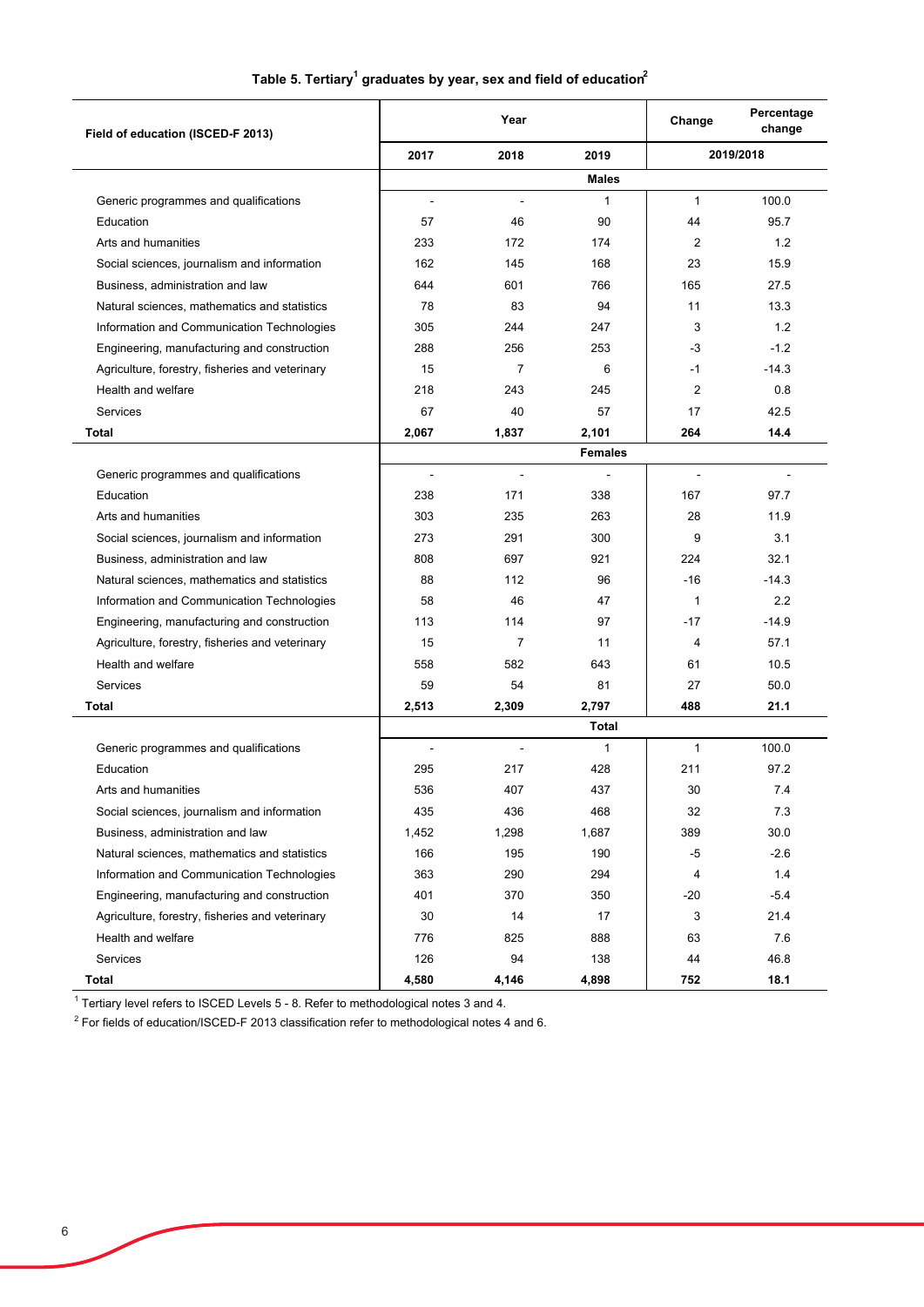| Field of education (ISCED-F 2013)               | ISCED Level (2011) |                |                |                |              |  |
|-------------------------------------------------|--------------------|----------------|----------------|----------------|--------------|--|
|                                                 | <b>ISCED 5</b>     | <b>ISCED 6</b> | <b>ISCED 7</b> | <b>ISCED 8</b> | <b>Total</b> |  |
| Generic programmes and qualifications           | 1                  |                |                |                | 1            |  |
| Education                                       | 11                 | 318            | 97             | 2              | 428          |  |
| Arts and humanities                             | 27                 | 316            | 90             | 4              | 437          |  |
| Social sciences, journalism and information     | 5                  | 275            | 186            | 2              | 468          |  |
| Business, administration and law                | 231                | 716            | 740            |                | 1,687        |  |
| Natural sciences, mathematics and statistics    | 8                  | 133            | 44             | 5              | 190          |  |
| Information and Communication Technologies      | 24                 | 206            | 64             |                | 294          |  |
| Engineering, manufacturing and construction     | 11                 | 244            | 87             | 8              | 350          |  |
| Agriculture, forestry, fisheries and veterinary | 1                  | 16             |                |                | 17           |  |
| Health and welfare                              | 145                | 385            | 339            | 19             | 888          |  |
| Services                                        | 34                 | 98             | 6              |                | 138          |  |
| <b>Total</b>                                    | 498                | 2,707          | 1,653          | 40             | 4,898        |  |

**Table 6. Tertiary1 graduates by ISCED Level2 and field of education3 : 2019**

 $^1$  Tertiary level refers to ISCED Levels 5 - 8. Refer to methodological notes 3 and 4.

 $^2$  For ISCED-2011 classification refer to methodological notes 4 and 6.

 $^3$  For fields of education/ISCED-F 2013 classification refer to methodological notes 4 and 6.

### Chart 4. Percentage distribution of tertiary<sup>1</sup> graduates by field of education<sup>2</sup>: 2019



 $^1$  Tertiary level refers to ISCED Levels 5 - 8. Refer to methodological notes 3 and 4.

 $^{\rm 2}$  For fields of education/ISCED-F 2013 classification refer to methodological notes 4 and 6.

Note: Percentages may not add up to 100 per cent due to rounding.